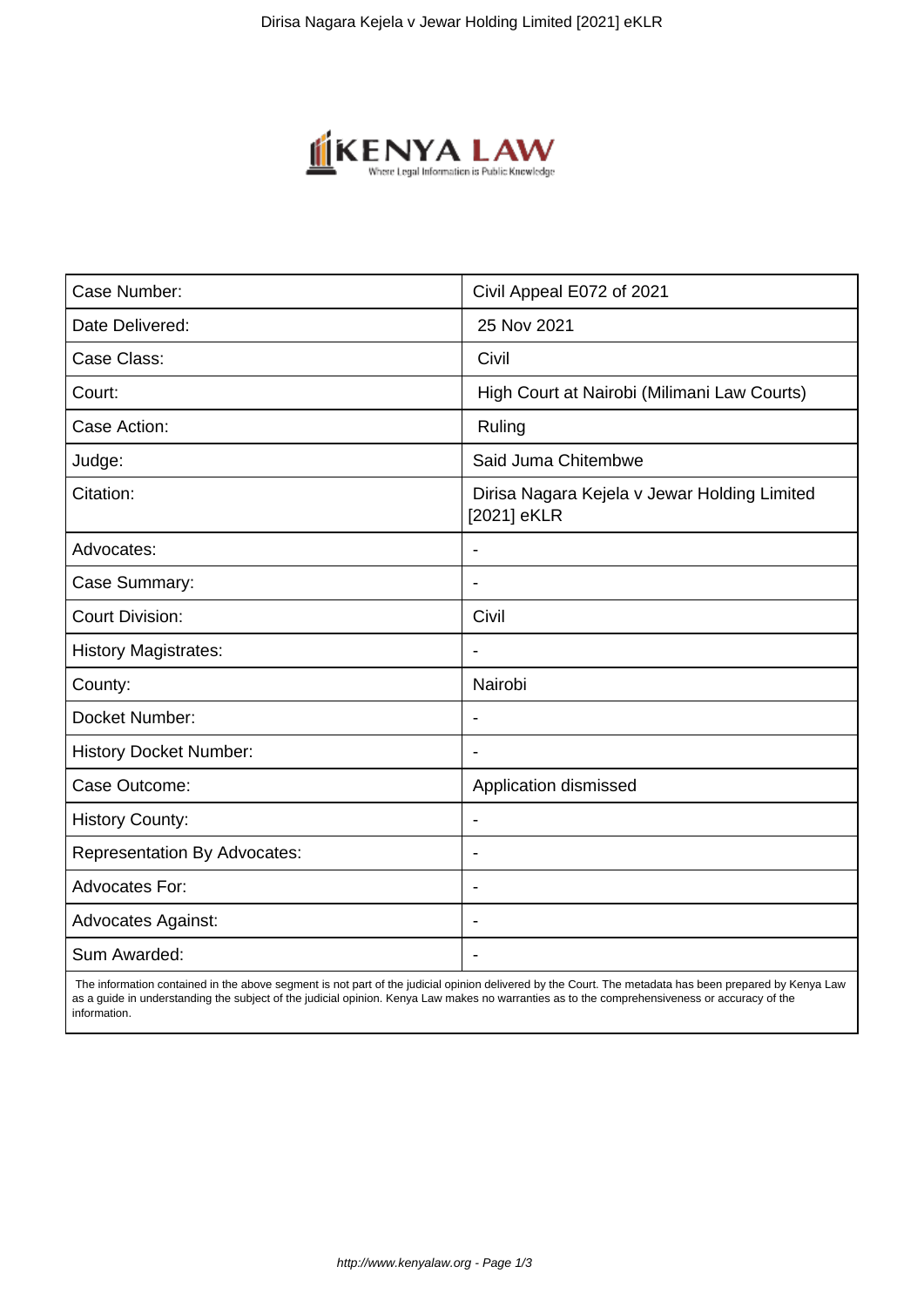# **REPUBLIC OF KENYA**

# **IN THE HIGH COURT OF KENYA**

# **AT NAIROBI**

### **CIVIL APPEAL NO.E072 OF 2021**

**DIRISA NAGARA KEJELA.............................................................................................................APPELLANT**

# **VERSUS**

**JEWAR HOLDING LIMITED......................................................................................................RESPONDENT**

#### **RULING**

The application dated  $13<sup>th</sup>$  August, 2021 seeks the following orders:-

**1. Spent**

**2. Spent**

**3. Spent** 

**4. THAT the Honourable Court be pleased to review and/or vary the orders of 6th July, 2021 requiring the deposit of the entire Decretal sum of Kenya shillings Three Hundred and Twenty Five Thousand (Kshs.325,000/-) in a joint interest earning account in the name of the parties Advocates on record within Forty five (45) days and in place be pleased to allow the deposit of a sum of Kenya Shillings One Hundred Thousand (Kshs.100,000/-) or an alternative security in the nature of a Personal Guarantee to satisfy the Decree pending the hearing and determination of the Appeal."**

The applicant's affidavit sworn on 13<sup>th</sup> August, 2021 supports the application. The respondent filed grounds of opposition to the application on 18<sup>th</sup> August, 2021. Counsel for the applicant urged the court to review the earlier orders which granted conditional stay of execution. The applicant has already deposited Kshs. 100,000 and would like that amount to be the security pending the hearing and determination of the appeal. The court was convinced that the orders of stay were merited. The applicant has already applied for the typed proceedings. He is unemployed and the sum of Kshs.325,000 ordered by the court to be deposited as security is quite high.

Counsel for the respondent opposed the application. It was submitted that the applicant is a foreigner who was collecting rent from fellow Ethiopians in the respondent's premises and was charged in court for stealing. The decree is for over Kshs.490,000. According to the respondent, the security was imposed so as to ensure that the decree holder is not left babysitting a barren decree as such the security is not a matter of concessions on discounts.

#### **Analysis and determination**

Essentially, the applicant contends that he is not able to raise the security of Kshs.325,000 ordered by the court. The applicant in his supporting affidavit indicate that he is a man of straw and is not financially well endowed to easily raise the security. He annexed a one-month translation agreement with the international organization for migration (IOM) office whereby he was to earn Kshs.400 per hour.

This is a second application. The applicant filed the first application dated 19<sup>th</sup> February 2021 seeking orders of stay of execution